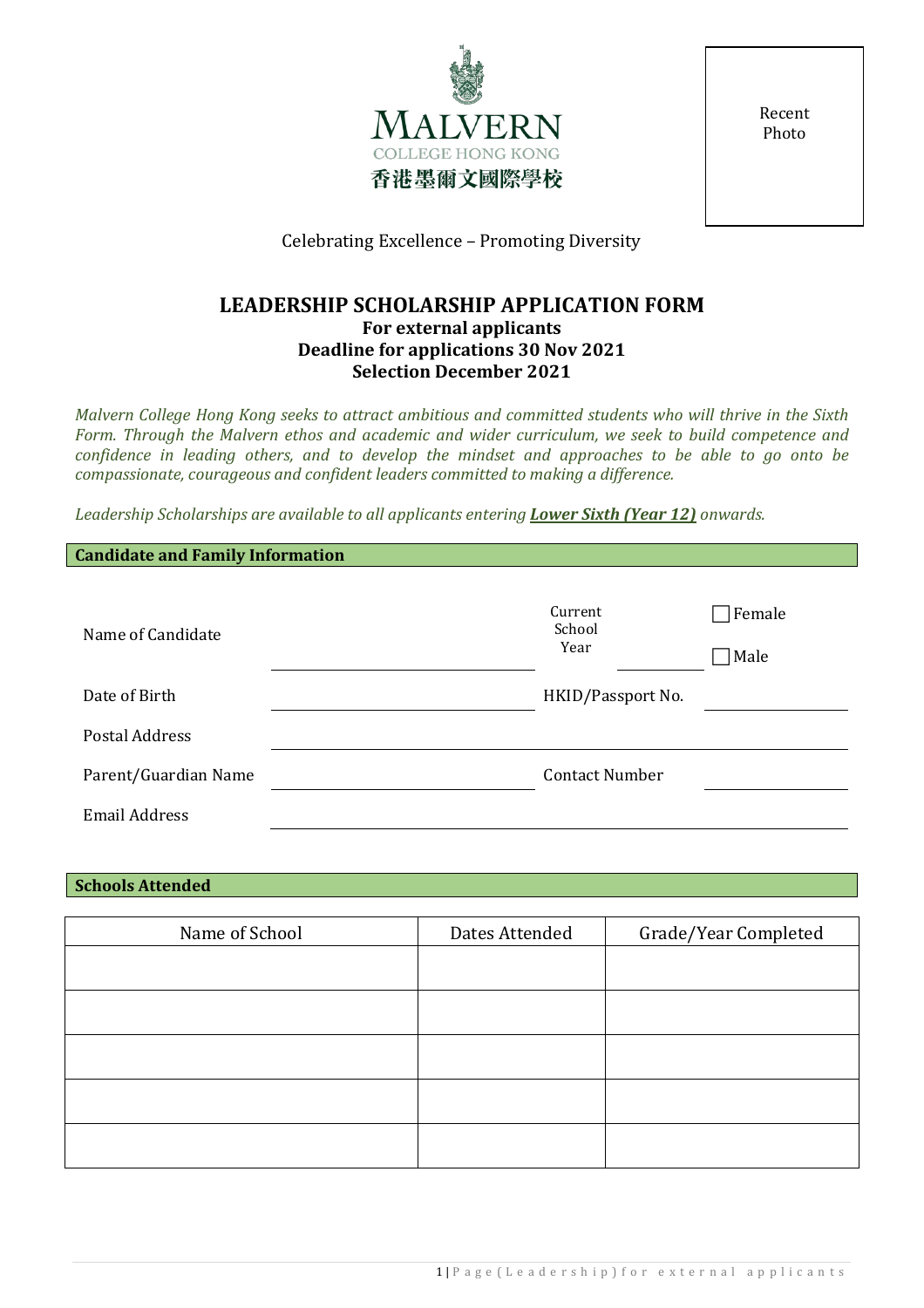## **It is expected that the following sections will be completed by the scholarship applicant**

## **Leadership Experience**

Outline any leadership experience your have had. This may be within your current school or in an outside organization (sports, musical, theatrical or similar). Anything you have done which demonstrates your leadership skills and abilities.

**How would you like to develop your leadership skills in the future?** Outline any ideas you have which may include those leadership activities you would like to take part in at school and beyond.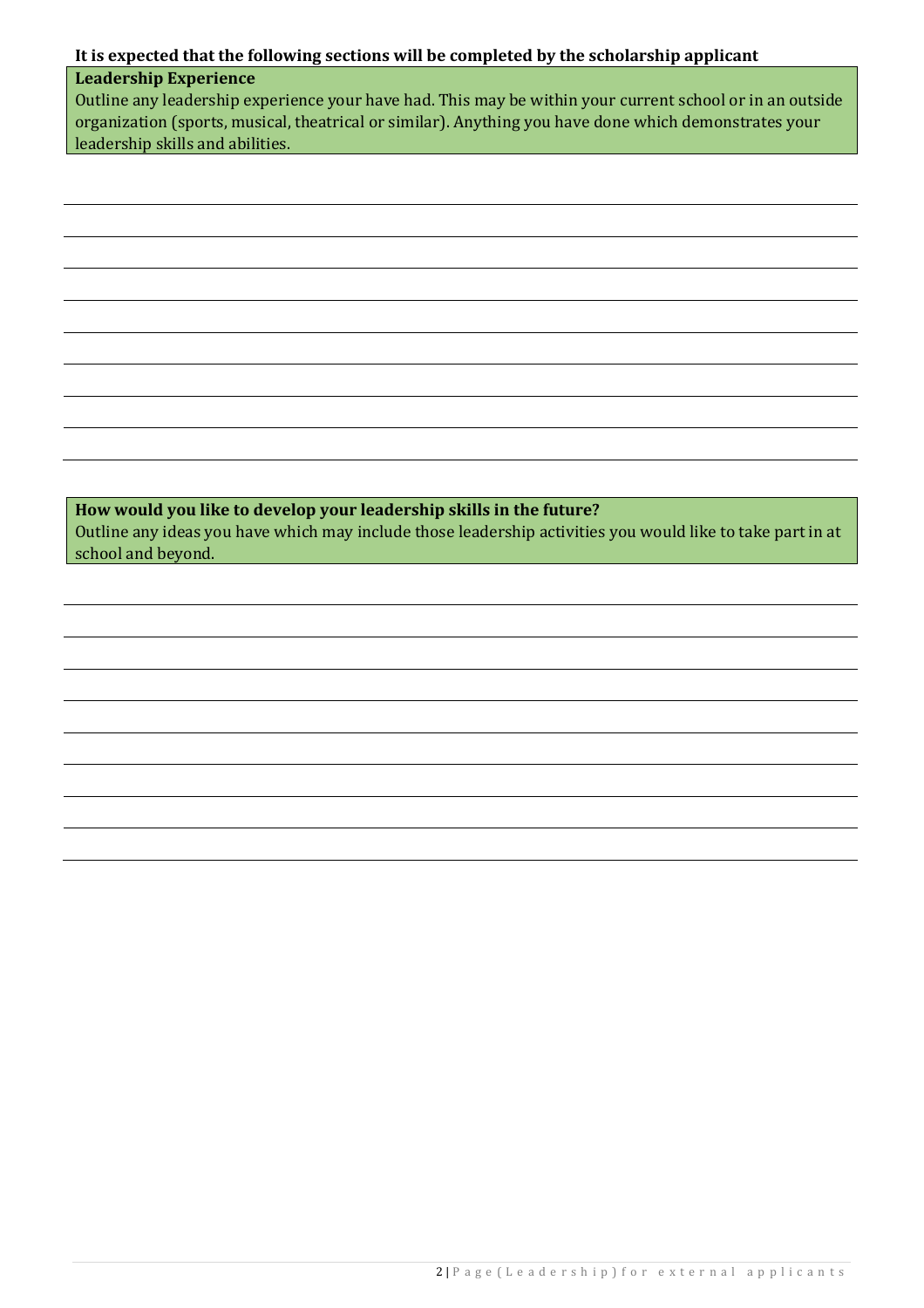Write a brief essay (approximately 500 words) based on one of the following topics:

# *"Leadership cannot be taught, it is innate***"**

You may write your essay in the space below, or attach it to your application.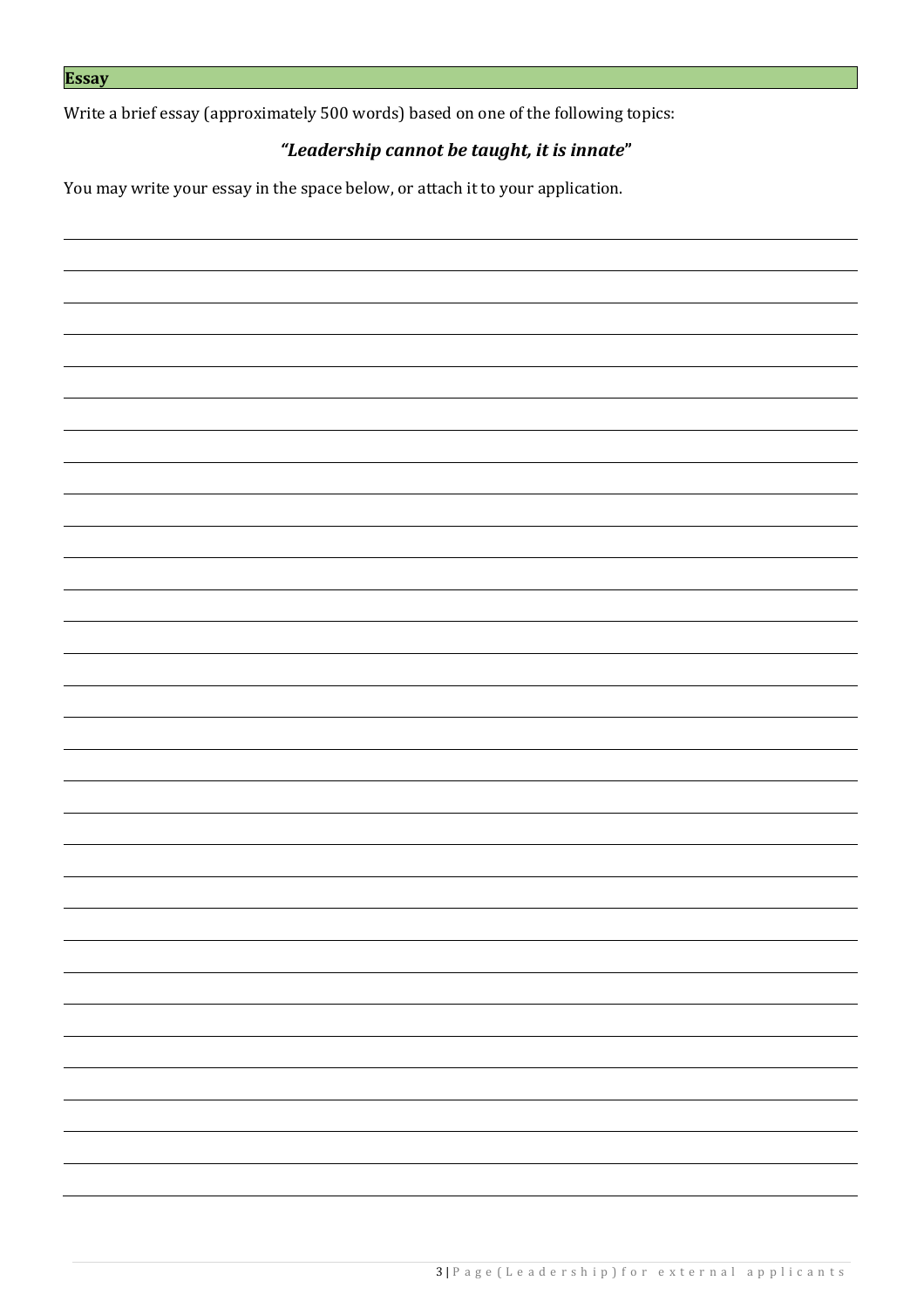#### **General Selection Criteria**

- Quality of the Application
- Personal Statement with description of leadership profile and motivation
- Mentorship Recommendation Form
- School Reports
- Interview (short-listed candidates only)

#### **Annual Review**

There will be an annual review of the scholarship awarded. On the basis of satisfactory progress being made all scholarships generally continue until the end of the Diploma programme.

#### **Timeline**

Application Deadline: 30th November 2021<br>Interviews (short-listed candidates only): 1<sup>st</sup> -7<sup>th</sup> December 2021 Interviews (short-listed candidates only): 1<sup>st</sup> -7<sup>th</sup> December 2021<br>Scholarships Announcement Date: Mid December 2021 Scholarships Announcement Date:

#### **How to Apply for an Academic Scholarship**

Applicants are required to submit the following information:

#### **1. Application Form**

The application form must be completed in full.

#### **2. One Passport-sized Photo on the application form**

#### **3. School Reports**

A copy of your past two years of school reports.

#### **4. Mentor Recommendation Form**

Please ask your mentor (Mentor Recommendation Form 5.2) to complete their relevant form and send by mail to the following address or send the scanned copy to [scholarship@malverncollege.org.hk](mailto:scholarship@malverncollege.org.hk) by application deadline:

> The Headmaster Malvern College Hong Kong 3 Fo Chun Road, Pak Shek Kok, New Territories, Hong Kong

#### **5. Send your completed application form and supporting documents to:**

The Headmaster Malvern College Hong Kong 3 Fo Chun Road, Pak Shek Kok, New Territories, Hong Kong